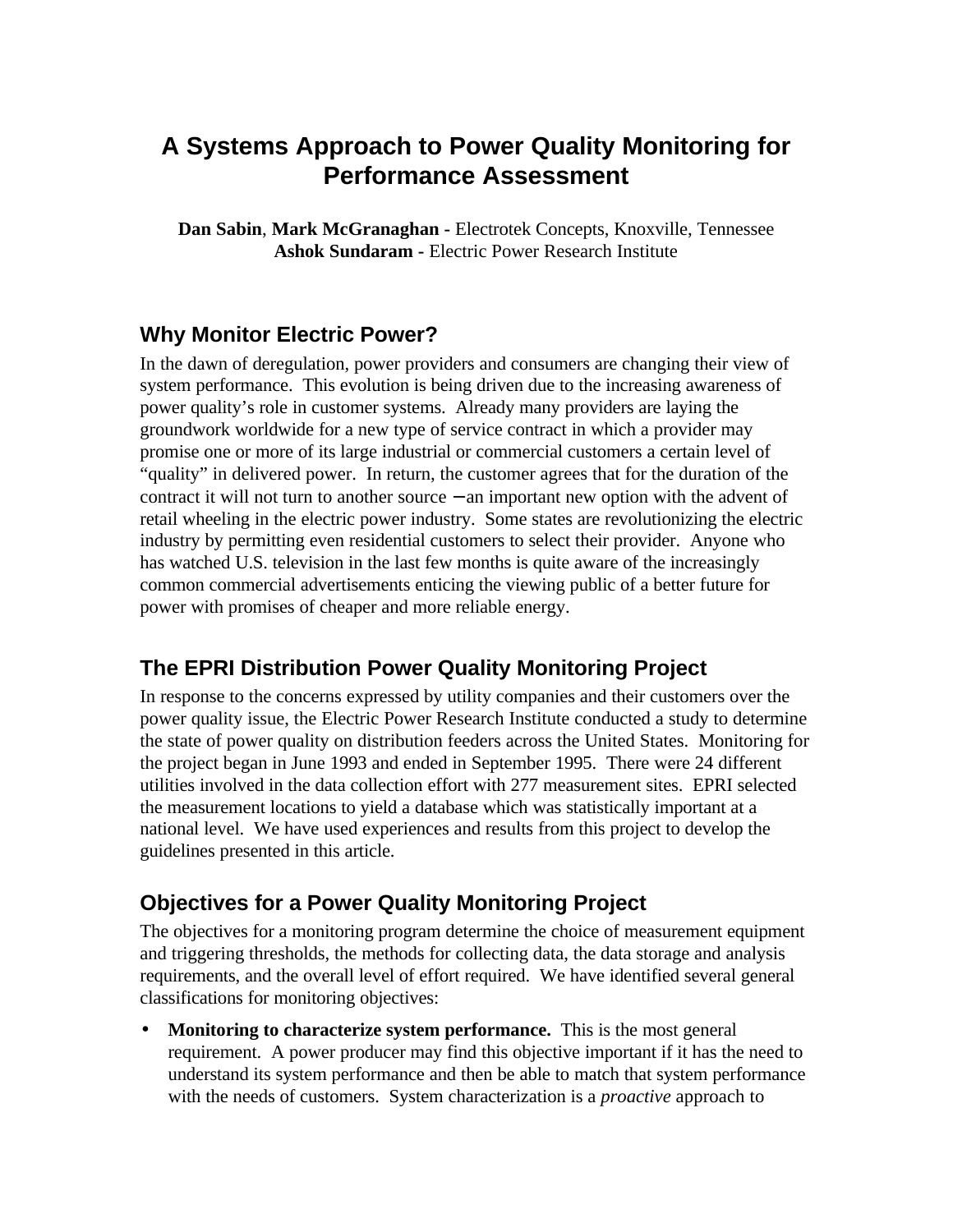power quality monitoring. By understanding the normal power quality performance of a system, a provider can quickly identify problems and can offer information to its customers to help them match their sensitive equipment's characteristics with realistic power quality characteristics.

- **Monitoring to characterize specific problems.** Many power quality service departments or plant managers solve problems by performing short-term monitoring at specific customers or at difficult loads. This is a *reactive* mode of power quality monitoring, but it frequently identifies the cause of equipment incompatibility which is the first step to a solution.
- **Monitoring as part of an enhanced power quality service.** Many power producers are currently considering additional services to offer customers. One of these services would be to offer differentiated levels of power quality to match the needs of specific customers. A provider and customer can together achieve this goal by modifying the power system or by installing equipment within the customer's premises. In either case, monitoring becomes essential to establish the benchmarks for the differentiated service and to verify that the utility achieves contracted levels of power quality.

# **What to Monitor?**

Power quality encompasses a wide variety of conditions on the power system. Important disturbances can vary in duration from very high frequency impulses caused by a lightning stroke, to long-term overvoltages caused by a regulator tap switching problem. The range of conditions that a power quality instrument must characterize creates problems both in terms of the monitoring equipment complexity and in the data collection requirements. Table 1 provides a brief summary of important categories of power quality variations along with typical causes of the variations, power conditioning alternatives, and methods of characterizing the variations.

The methods of characterizing are important for the monitoring requirements. For instance, characterizing most transients requires high frequency sampling of the actual waveform. Characterization of voltage sags involves a plot of the rms voltage versus time. Outages can be defined just by a duration. Monitoring to characterize harmonic distortion levels and normal voltage variations requires steady-state sampling with trending of the results over time.

It may be prohibitively expensive to monitor all the different types of power quality variations at each location. The priorities for monitoring should be determined up front based on the objectives of the effort. Projects to benchmark system performance should involve a reasonably complete monitoring effort. Projects designed to evaluate compliance with IEEE Std. 519-1992 for harmonic distortion levels may only require steady-state monitoring of harmonic levels. Other projects focused on specific industrial problems may only require monitoring of rms variations, such as voltage sags or momentary interruptions.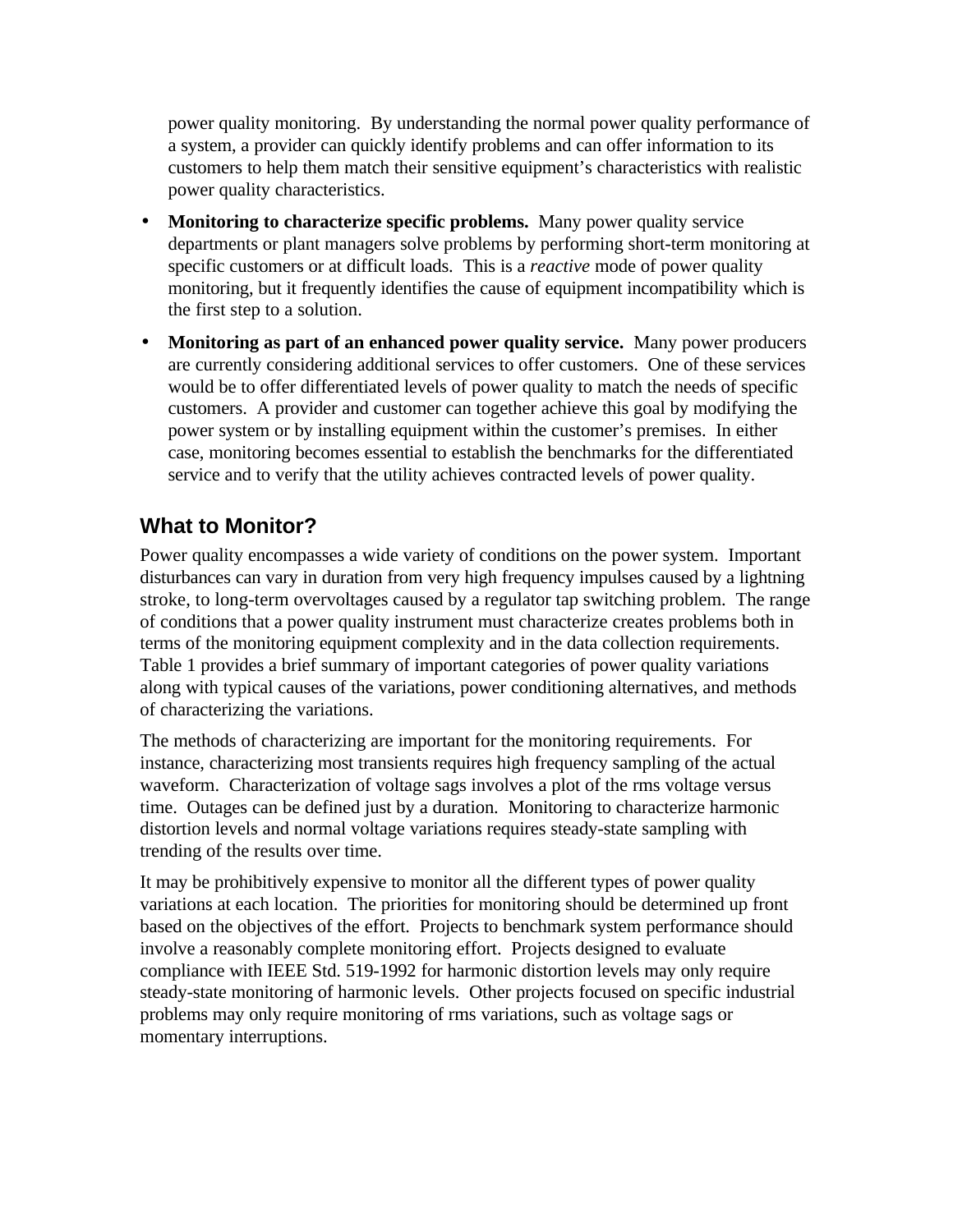| Example Waveshape<br>or RMS variation | <b>Power Quality</b><br>Variation and<br>Category           | Method of<br>Characterizing                                                                          | <b>Typical</b><br>Causes                                                                                            | Example<br>Power<br>Conditioning<br>Solutions                                                                                |
|---------------------------------------|-------------------------------------------------------------|------------------------------------------------------------------------------------------------------|---------------------------------------------------------------------------------------------------------------------|------------------------------------------------------------------------------------------------------------------------------|
|                                       | Impulsive<br>Transients<br>Transient<br>Disturbance         | Peak magnitude<br>Rise time<br>Duration<br>$\bullet$                                                 | Lightning<br>٠<br>Electro-Static<br>Discharge<br>Load Switching<br>$\bullet$<br>Capacitor<br>$\bullet$<br>Switching | <b>Surge Arresters</b><br>$\bullet$<br><b>Filters</b><br>Isolation<br>$\bullet$<br>Transformers                              |
|                                       | Oscillatory<br>Transients<br>Transient<br>Disturbance       | Waveforms<br>٠<br>Peak Magnitude<br>Frequency<br>Components                                          | Line/Cable<br>٠<br>Switching<br>• Capacitor<br>Switching<br>Load Switching<br>٠                                     | <b>Surge Arresters</b><br><b>Filters</b><br>$\bullet$<br>Isolation<br>$\bullet$<br>Transformers                              |
|                                       | Sags/Swells<br><b>RMS Disturbance</b>                       | RMS versus time<br>$\bullet$<br>Magnitude<br>$\bullet$<br>Duration                                   | Remote System<br>Faults<br>$\bullet$                                                                                | $\bullet$<br>Ferroresonant<br>Transformers<br><b>Energy Storage</b><br>Technologies<br><b>UPS</b><br>$\bullet$               |
|                                       | Interruptions<br><b>RMS Disturbance</b>                     | Duration<br>$\bullet$                                                                                | <b>System Protection</b><br>$\bullet$<br><b>Breakers</b><br>$\bullet$<br><b>Fuses</b><br>$\bullet$<br>Maintenance   | <b>Energy Storage</b><br>$\bullet$<br>Technologies<br><b>UPS</b><br>$\bullet$<br>Backup<br>$\bullet$<br>Generators           |
|                                       | Undervoltages/<br>Overvoltages<br>Steady-State<br>Variation | RMS versus Time<br><b>Statistics</b>                                                                 | <b>Motor Starting</b><br>$\bullet$<br><b>Load Variations</b><br>Load Dropping<br>$\bullet$                          | Voltage<br>٠<br>Regulators<br>Ferroresonant<br>٠<br>Transformers                                                             |
|                                       | Harmonic Distortion<br>Steady-State<br>Variation            | Harmonic<br>$\bullet$<br>Spectrum<br><b>Total Harmonic</b><br><b>Distortion</b><br><b>Statistics</b> | Nonlinear Loads<br>System<br>Resonance                                                                              | Active or Passive<br>$\bullet$<br><b>Filters</b><br>Transformers with<br>٠<br>cancellation or<br>zero sequence<br>components |
|                                       | Voltage Flicker<br>Steady-State<br>Variation                | Variation<br>$\bullet$<br>Magnitude<br>Frequency of<br>Occurrence<br>Modulation<br>Frequency         | <b>Intermittent Loads</b><br>$\bullet$<br><b>Motor Starting</b><br>$\bullet$<br>Arc Furnaces                        | Static Var<br>$\bullet$<br>Systems                                                                                           |

Table 1: Summary of Power Quality Variation Categories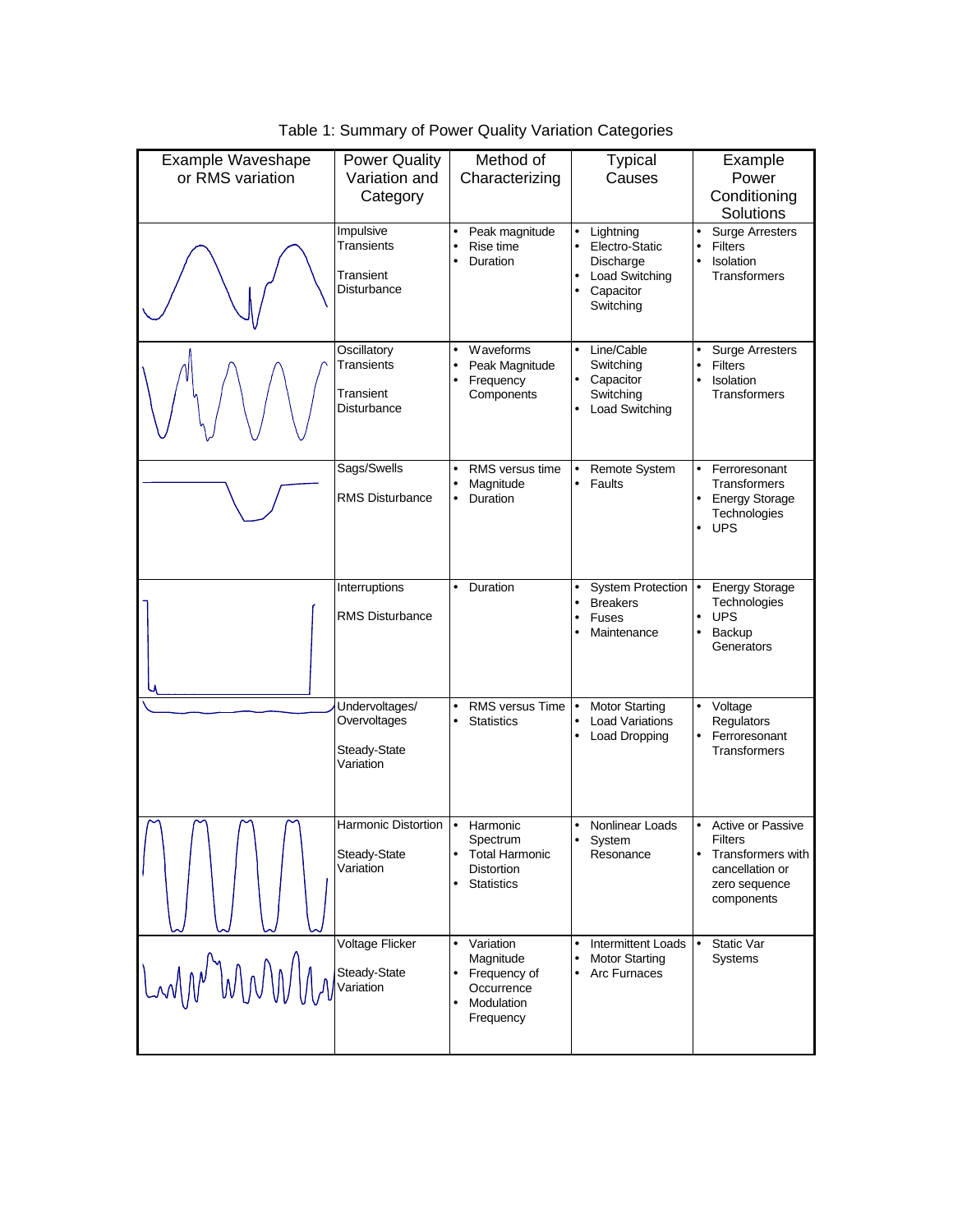## **Where to Monitor?**

Obviously, distribution system power quality monitoring can be a very expensive proposition due to the number of possible locations. It is very important that the monitoring locations be selected carefully based on the project objectives to minimize the costs involved.

Our primary objective during EPRI's national power quality study was to characterize power quality on primary distribution feeders. Therefore, we located monitoring locations on the actual feeder circuits. We arbitrarily installed one monitor near the substation and randomly placed instruments at two other downline sites. By choosing the remote sites randomly, we strove to obtain project results which represented power quality on typical distribution feeders nationwide.

However, it is not realistic to assume that three sites selected on any feeder can completely characterize power quality. More commonly, a typical monitoring project has objectives that involve characterizing the power quality that is actually being experienced by customers on the distribution system. In this case, we prefer monitoring at actual customer service entrance locations on the feeder because it includes the effect of step down transformers supplying the customer. Data collected at the service entrance can also characterize the customer load current variations and harmonic distortion levels. Monitoring at customer service entrance locations has the additional advantage of reduced transducer costs. Frequently, the monitoring instrument obtains voltages by direct connection, while the metering CTs provide current measurements.

A good compromise approach is to monitor at the substation and at selected customer service entrance locations. The substation is important because it is the point of common coupling for most rms voltage variations. The voltage sag experienced at the substation during a feeder fault is experienced by all the customers on other feeders supplied from the same substation bus. Customer equipment sensitivity and location on a feeder together determine the service entrance locations for monitoring. For instance, it is valuable to have a location immediately downline from each protective device on the feeder.

## **Selecting the Monitoring Equipment**

There are many different types of monitoring equipment that form part of a power quality monitoring project. We find four basic categories of equipment particularly useful:

- 1. **Digital Fault Recorders.** These may already be in place at many substations. DFR manufacturers do not design the devices specifically for power quality monitoring. However, a DFR will typically trigger on fault events and record the voltage and current waveforms that characterize the event. This makes them valuable for characterizing rms disturbances, such as voltage sags, during power system faults. DFRs also offer periodic waveform capture for calculating harmonic distortion levels.
- 2. **Voltage Recorders**. Power providers use a variety of voltage recorders to monitor steady-state voltage variations on distribution systems. We are encountering more and more sophisticated models fully capable of characterizing momentary voltage sags and even harmonic distortion levels. Typically, the voltage recorder provides a trend that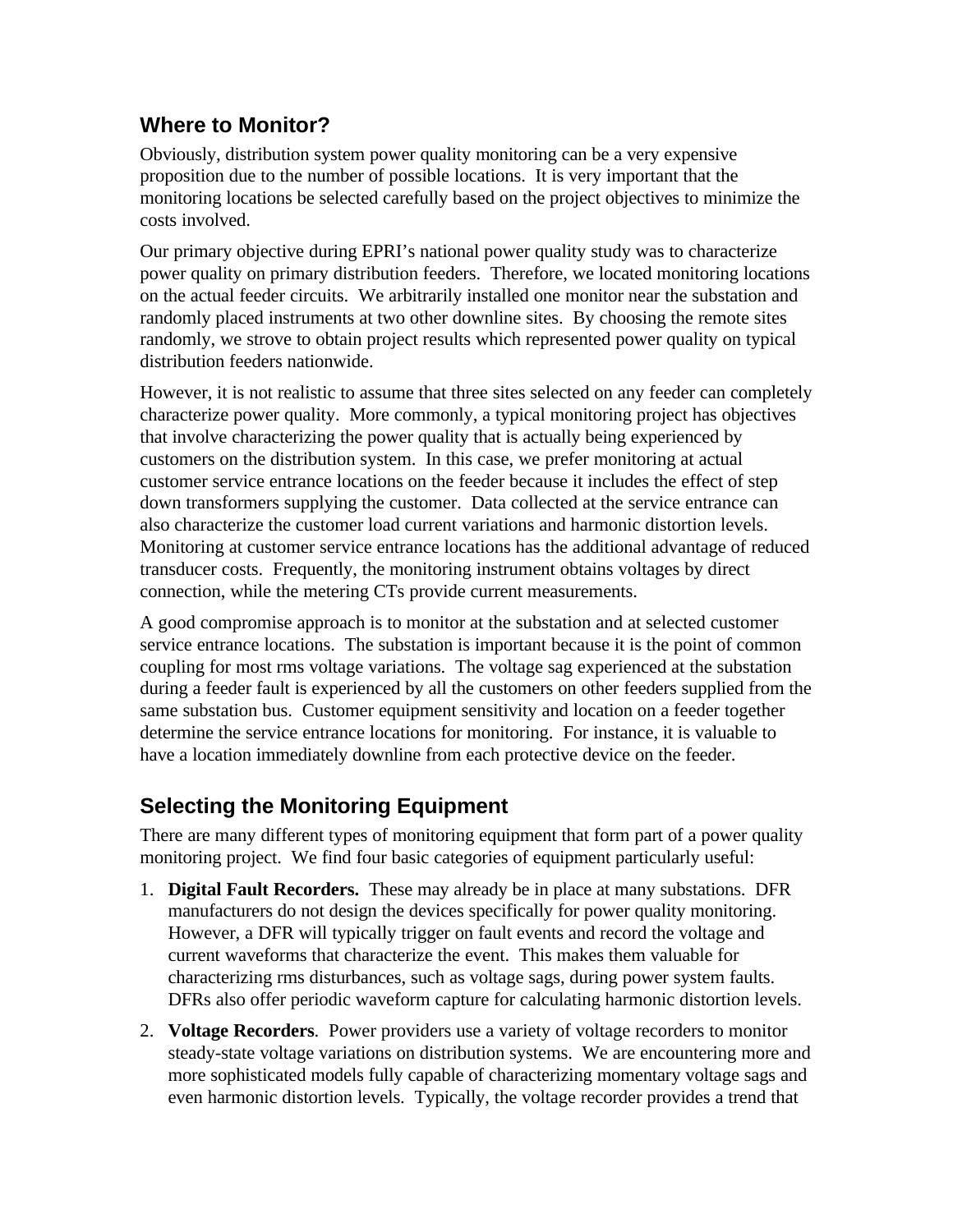gives the maximum, minimum, and average voltage within specified sampling window (for example, 2 seconds). With this type of sampling, the recorder can characterize a voltage sag magnitude adequately. However, it will not provide the duration with a resolution less than two seconds.

- 3. **In-Plant Power Monitors.** It is now common for monitoring systems in industrial facilities to have some power quality capabilities. These monitors, particularly those located at the service entrance, can be used as part of a utility monitoring program. Capabilities usually include waveshape capture for evaluation of harmonic distortion levels, voltage profiles for steady-state rms variations, and triggered waveshape captures for voltage sag conditions. It is not common for these instruments to have transient monitoring capabilities.
- 4. **Special-Purpose Power Quality Monitors**. The monitoring instrument developed for the EPRI DPQ project was specifically designed to measure the full range of power quality variations. This instrument features monitoring of three-phases and current plus neutral. A 14-bit A/D board provides a sampling rate of 256 points per cycle for voltage, and 128 points per cycle for current. The high sampling rate allowed detection of voltage harmonics as high as the  $100<sup>th</sup>$  in order and current harmonics as high as the 50<sup>th</sup>. Most power quality instruments can record both triggered and sampled data. Triggering should be based upon rms thresholds for rms variations and on waveshape for transient variations. Simultaneous voltage and current monitoring with triggering of all channels during a disturbance is an important capability for these instruments. Power quality monitors have proved suitable for substation, feeder locations, and customer service entrance locations.

Clearly the monitoring equipment requirements depend on the specific types of power quality variations that the monitoring objectives require. Table 2 summarizes the instrument requirements as a function of the type of power quality variation.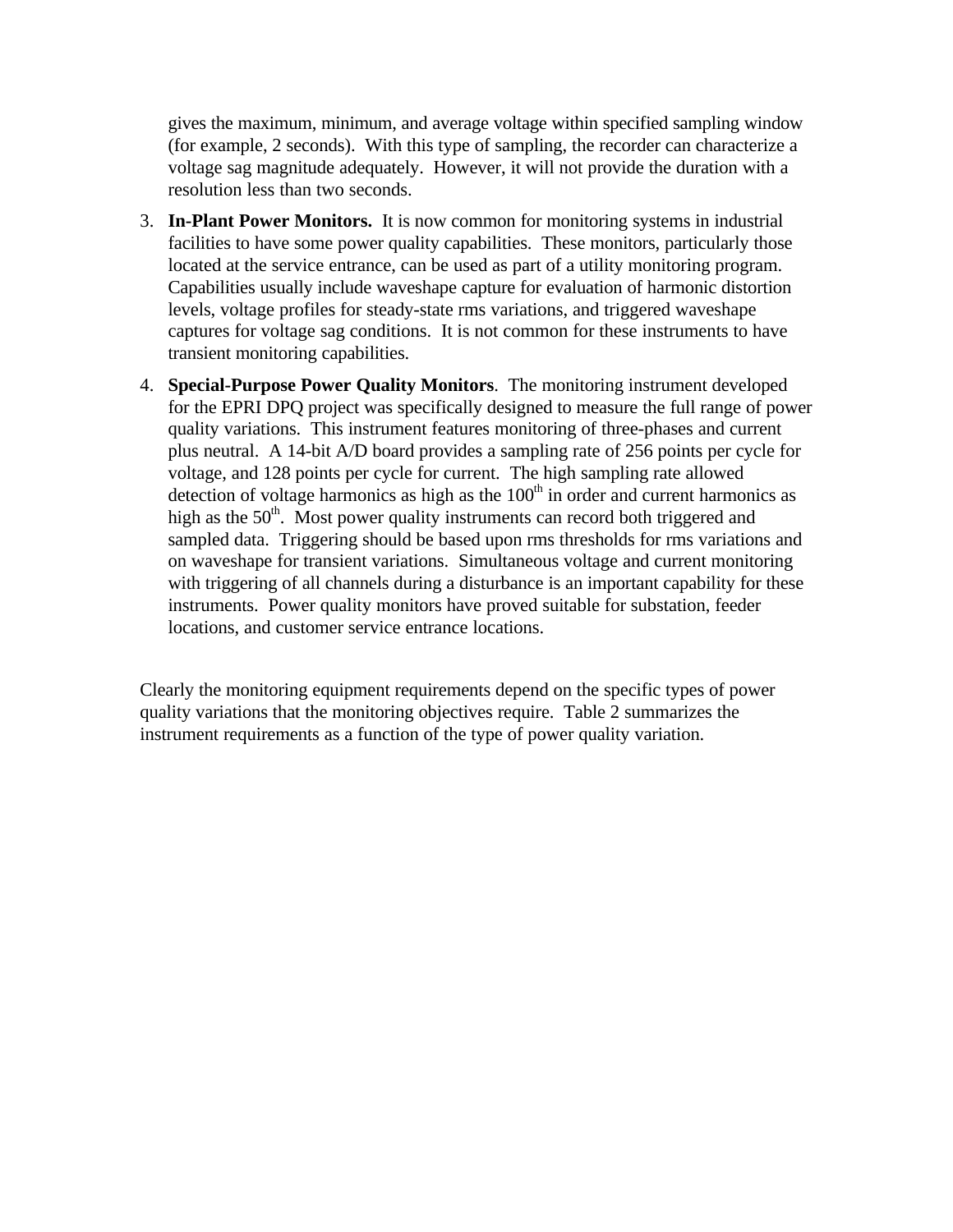| Concern                                                      | <b>Instrument/Software</b><br><b>Measurement and Control</b>                                                                                                                                             | <b>Instrument/Software</b><br><b>Analysis and Display</b>                      |  |  |
|--------------------------------------------------------------|----------------------------------------------------------------------------------------------------------------------------------------------------------------------------------------------------------|--------------------------------------------------------------------------------|--|--|
| Harmonic<br>Levels                                           | voltage and current<br>٠<br>three-phase<br>$\bullet$<br>single-phase acceptable for<br>balanced three-phase loads<br>waveform sampling<br>configurable periodicity<br>synchronized sampling<br>$\bullet$ | FFT capability<br>$\bullet$<br>trending<br>waveform and spectral plots         |  |  |
| Long Term<br>Voltage<br>Variations                           | three-phase voltage<br>$\bullet$<br>rms sampling<br>$\bullet$<br>configurable periodicity<br>$\bullet$                                                                                                   | trending<br>magnitude versus duration<br>plots                                 |  |  |
| <b>Short Term</b><br>Voltage<br>Variations,<br>Interruptions | three-phase voltage<br>$\bullet$<br>rms sampling<br>configurable threshold level<br>one cycle rms resolution                                                                                             | • magnitude versus duration<br>plots                                           |  |  |
| Low Frequency<br><b>Transients</b>                           | three-phase voltage and current<br>$\bullet$<br>Waveform sampling<br>frequency response $\geq$ 5 kHz<br>configurable threshold level<br>$\bullet$                                                        | waveform plots showing pre-<br>event and recovery                              |  |  |
| High Frequency<br><b>Transients</b>                          | three-phase voltage & current<br>$\bullet$<br>frequency response $\geq 1$ MHz<br>$\bullet$<br>impulse peak and width<br>detection<br>configurable threshold level                                        | • waveform plots showing<br>position of impulse on power<br>frequency sinusoid |  |  |

|  |  | Table 2. Equipment Requirements for Various Types of PQ Disturbances |  |
|--|--|----------------------------------------------------------------------|--|
|  |  |                                                                      |  |

## **Monitoring System Configuration**

The configuration complexity of a monitoring system depends primarily upon the number of instruments used to acquire information and the number of people who need to utilize it. The simplest monitoring system could be a self-contained circuit monitor or power profiling device built into a sensitive load. However, the real value of a monitoring system is in automatic data downloading from the measuring instruments. Sometimes a single computing workstation can fill that task by using a telephone modem or RS232 port to communicate with a number of monitors. Two-way communication between the workstation and the monitors is becoming more and more important. Either the workstation's programming instructs it to regularly poll its remote monitors, or the instruments themselves can alarm the workstation when a significant event has occurred.

On the other hand, a complete monitoring system should fully utilize the networking infrastructure becoming commonplace in today's corporations. Data can also be downloaded from monitoring instruments by way of broadband (cable system) modems, as well as through Internet or intranet connections. Upon downloading important data, a notification application can automatically send email or pager messages to account representatives or plant managers. Anyone with access to the data through an Ethernet connection can use workstation applications to analyze the database of collected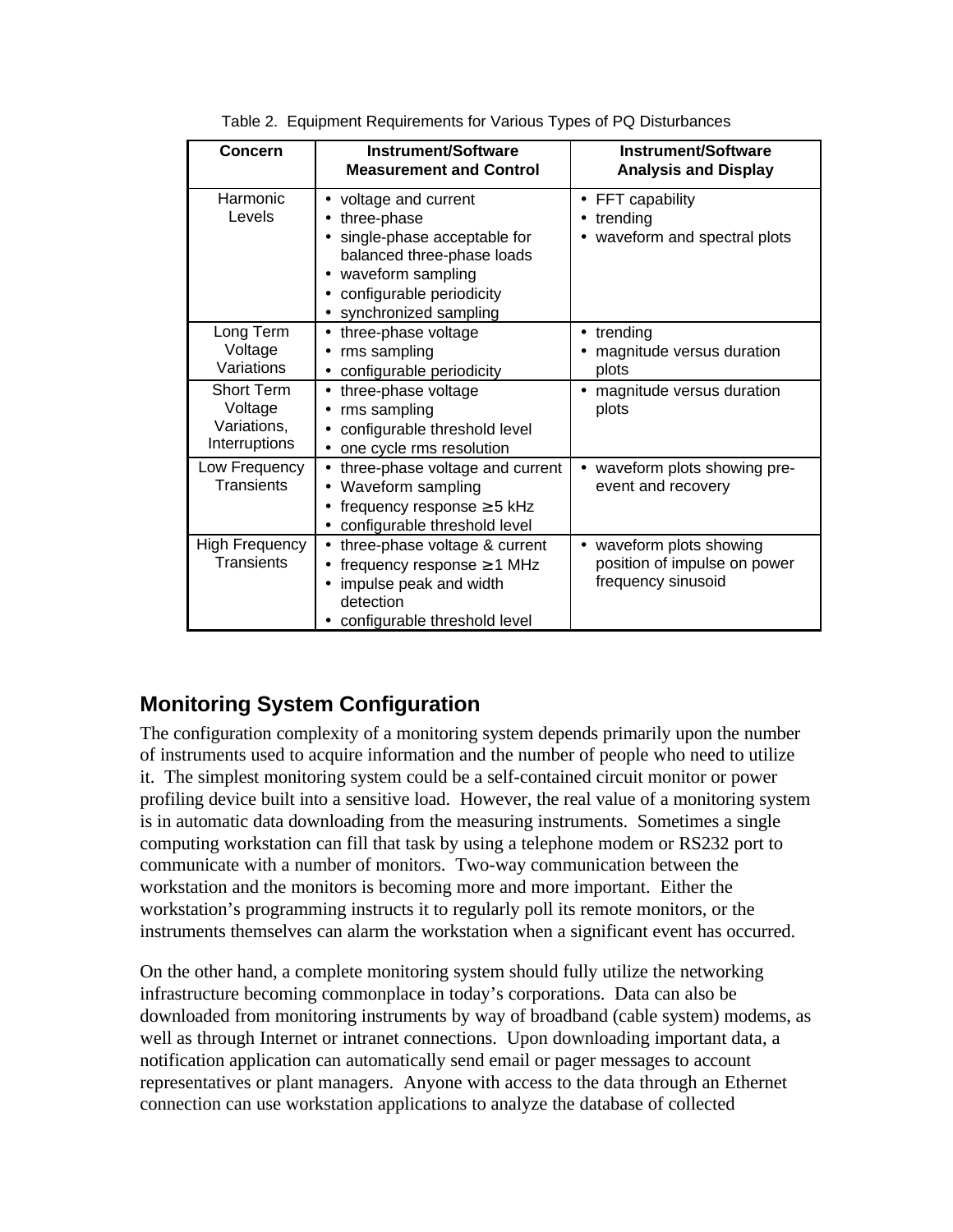information. Another option for data access is to use a standard World Wide Web browser to query a database server over a corporation's intranet. Similarly, customers of a utility given permission to access the data could view event summaries and reports via the Internet. The Internet offers an effective vehicle for providing power quality monitoring as an enhanced level of service.



Figure 1: Advanced Configuration for a Power Quality Monitoring System

At the heart of the monitoring system is a server computer optimized for database management and analysis. The Microsoft NT 4.0 operating system is proving more than adequate for maintaining World Wide Web and FTP services, email and paging notification, and handling capacity of hundreds of gigabytes of monitoring data.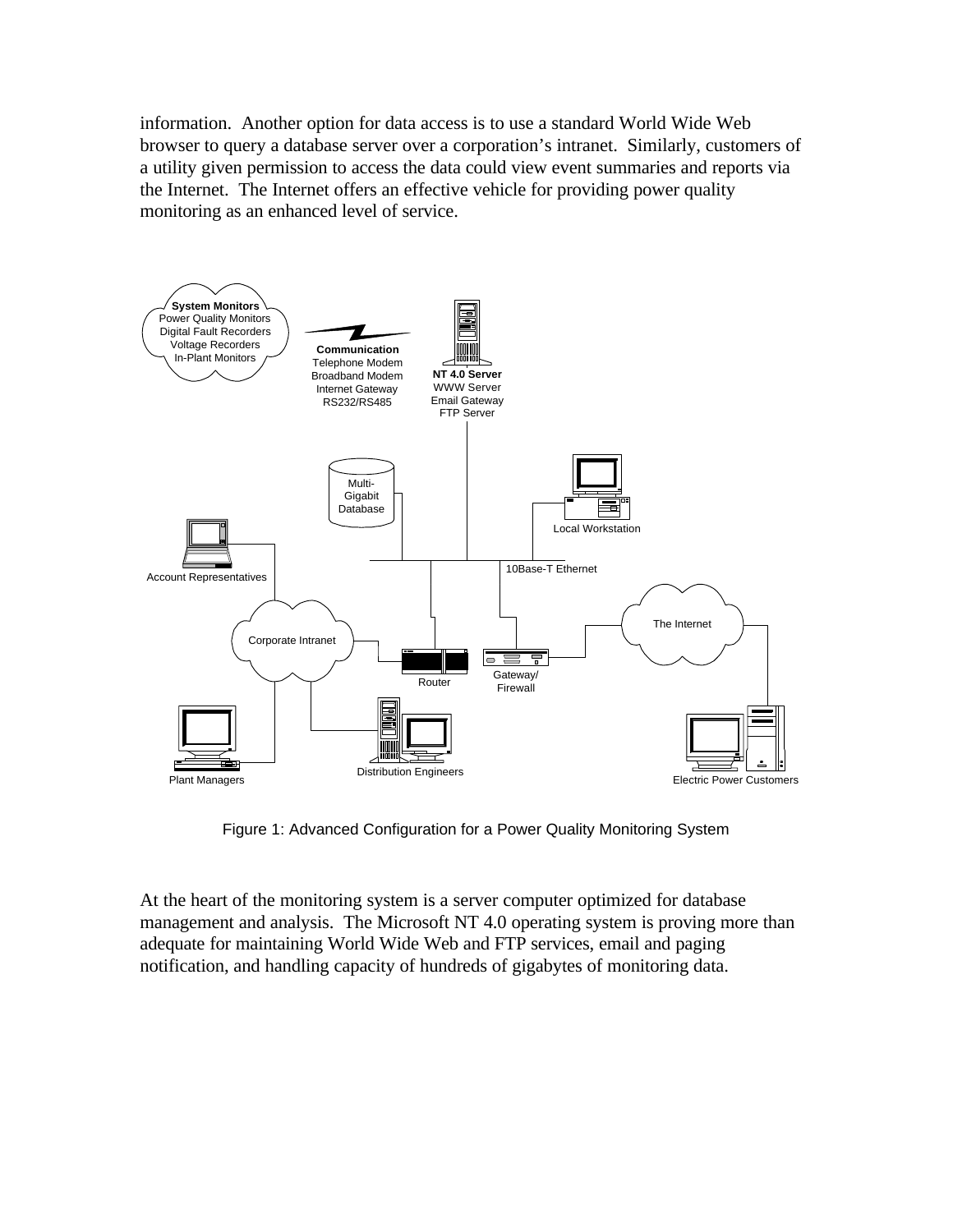## **Easing Data Collection and Analysis**

The data collected during the EPRI DPQ Project was enormous, considering the technology available to us at the project's onset. Its analysis would have been an all but insurmountable task without a software system for automatically characterizing measured events and storing the results in a well-defined database. PQView® is the tool we developed to pull together all of the facets involved in that and other monitoring projects. PQView has now become part of the EPRI Power Quality Diagnostic System (PQDS).

PQDS is a general purpose tool being developed by Electrotek Concepts and funded by EPRI that helps a utility organize the data collection, processing, and analysis tasks associated with power quality issues. It should orchestrate a much more efficient power quality investigation, allowing a power provider better customer support with less work force. A PQDS user will be able to use various modules to help conduct a case study with the results being stored in an Investigation Database. Two modules completed for 1997 included a Measurement Module and an Event Identification Module.

PQView is the PQDS Measurement Module. It fulfills data collection, characterizing, analysis, and reporting roles. This module maintains the database of all monitoring results utilized by the PQDS, including both raw measurement data and data characterized for statistical analysis and reporting. PQView allows a user to create any number of power quality databases and to decide which information should be loaded into a database. This provides flexibility in deciding how to organize the information. The power quality database created and managed by PQView can also include data from other sources, such as site surveys. Input filters have already been developed for PQView to incorporate measurement results from a variety of commonly used instruments and a data interchange format (PQDIF) has been developed to make interfacing with instruments even easier in the future.

With PQView, a power quality investigator can choose from a number of pre-defined charts and reports. For steady-state analysis, PQView provides a *Steady-State Wizard* which can generate both trends and histograms. Figures 2a and 2b provide examples of steady-state analysis. For analyzing sags, swells, and interruptions, we provide *an RMS Variation Analysis Panel* which gives the user flexibility in analyzing and displaying statistical graphs. Figure 2c and 2d furnish illustrations of some rms variation reporting features.

Power quality problems are customer problems. Since customers are an integral part of the power quality equation, it is often vital to include them in the power quality monitoring effort. We have designed the PQView power quality monitoring system to include customer and utility field personnel through direct communication. Although the data management tasks are still performed by PQView's data manager module, the data analysis tasks can be performed by a server computer that accepts remote instructions from a World Wide Web browser such as Netscape<sup>™</sup> or Microsoft's Internet Explorer.<sup>™</sup> By using a web browser, PQView becomes a multi-platform application, being able to cross boundaries based on incompatible operating systems.